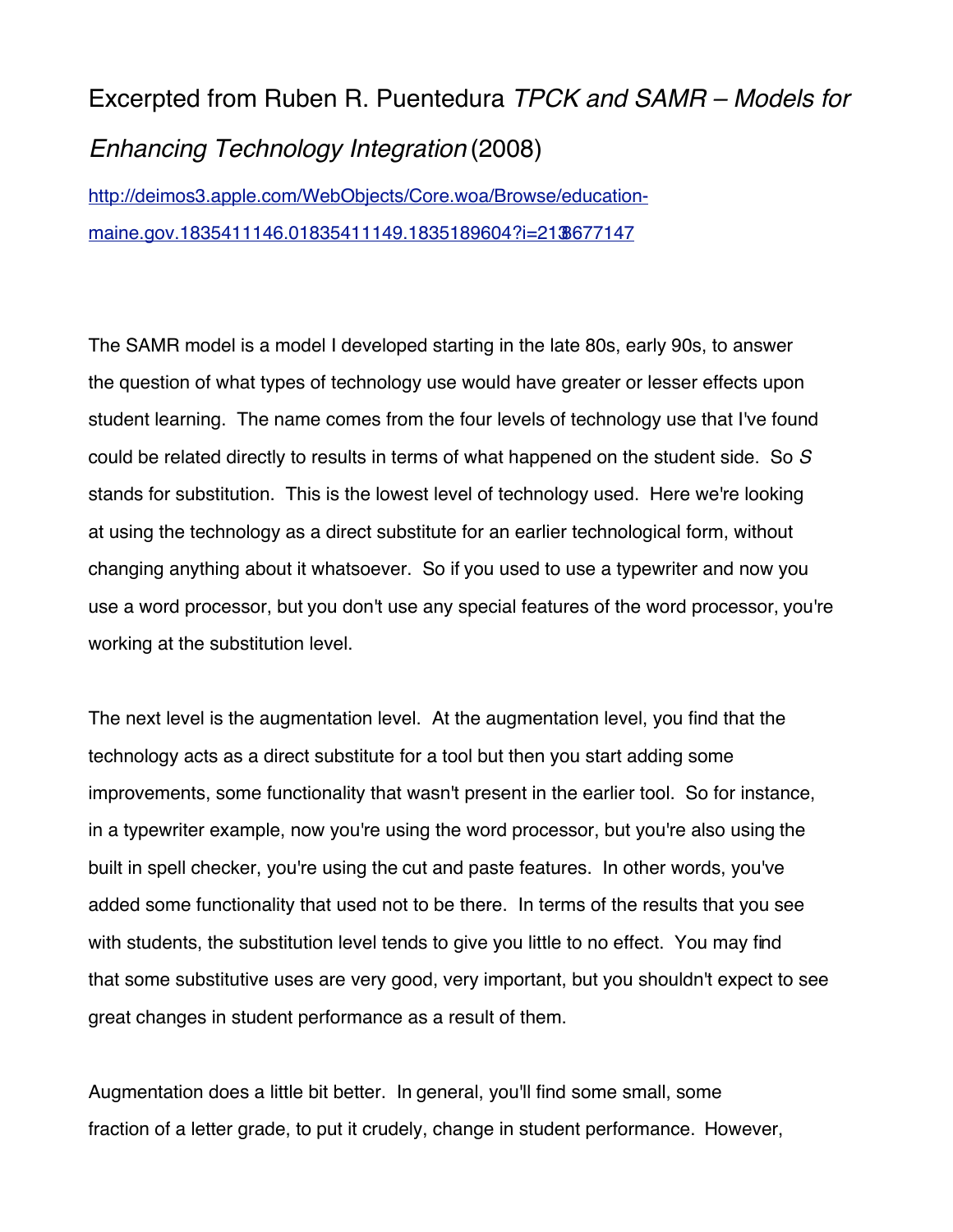things get really interesting when you go to the next level, which is the modification level. Now this is the point at which the task that you're looking at is going to be significantly redesigned by the introduction of a new technology. So now, if we stick for instance with the word processor example, you're now talking about incorporating networking tools such as email, such as blogs, such as social software, so that your word processing document is no longer just something that's going to be printed and distributed on paper, but instead something that's going to be used as part of a group process for writing, for analyzing, for thinking. When we look at this type of modification process, now you start seeing significant changes, significant improvement in student outcomes. Again, to put it roughly, you could be looking at something on the order of the equivalent of a letter grade improvement in student results.

The final level is the redefinition level. At the redefinition level, you're now looking at new tasks that obviously you want to do, not just any arbitrary new task, but that have been previously inconceivable without the technology. So for instance, now in a word processing example, you start looking at documents that can be used as living documents. These are documents that no longer are static because they're printed on paper, now you're starting to think about all the new types of documents that you weren't creating before that would be useful for people to have, for people to use as thinking documents, that you simply couldn't create before when you were looking at pen and paper or a typewriter.

At this level is where you see the most remarkable improvements in student performance, all other things being equal of course. We're assuming that we're looking at well designed course. You can see, we have the introduction of technology at the redefinition level, roughly the equivalent of two letter grade improvements in students' performance. For this reason, we can draw a line between the two levels of substitution and augmentation and modification and redefinition and call the first two levels the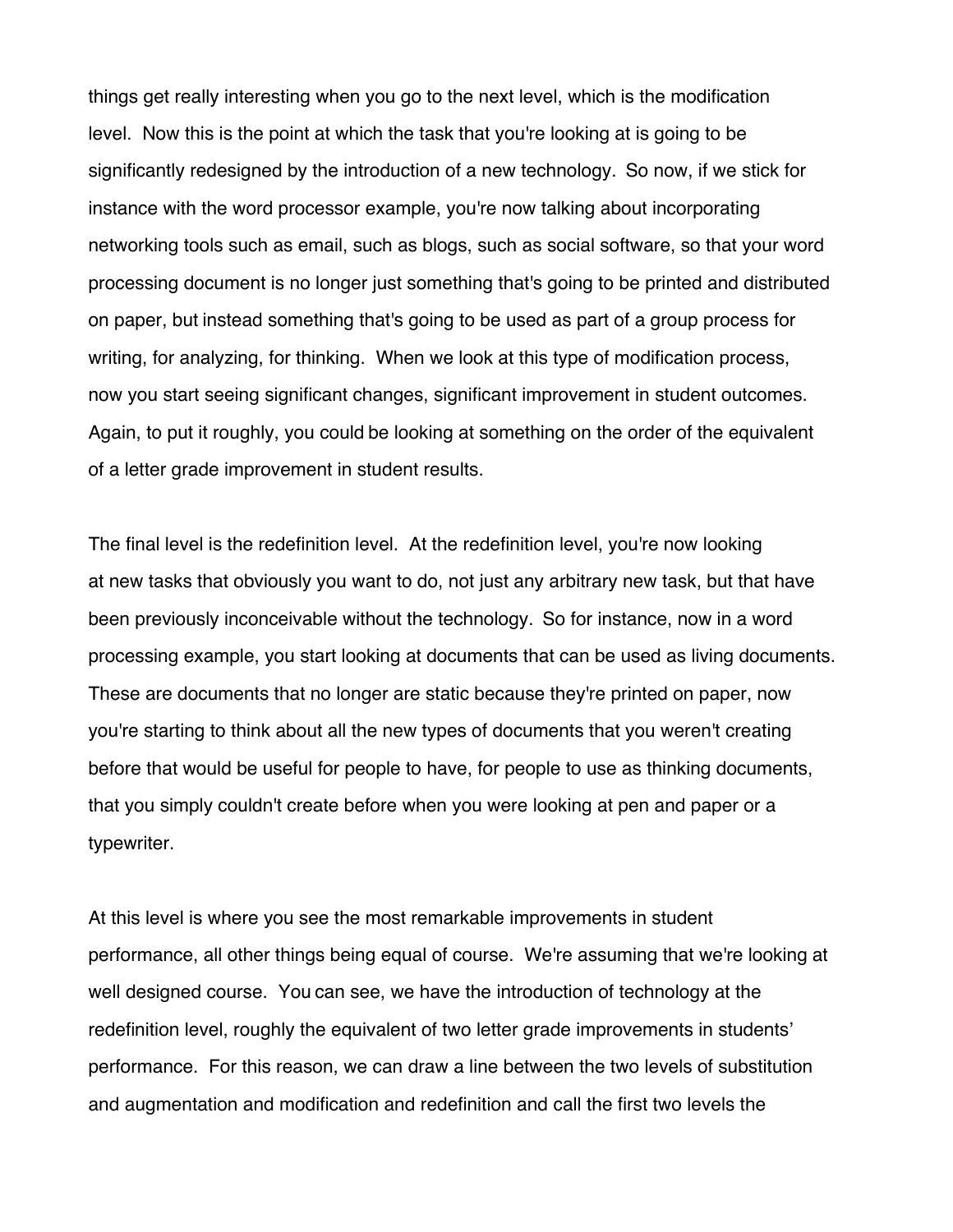enhancement levels and the other two levels the transformation levels.

Again, I want to emphasize something before going any further. While it is true that operating with technology at the redefinition level gives you the most bang for the buck if you will, any one of these levels of technology use can be useful and valuable in the appropriate context. And we're in fact going to look at some examples of each of these. So let's take it from the start and just look at the substitution level. At the substitution level, we could be looking at a course, let's say it's a literature course, it's a literature course focusing for at least one of its units on Shakespeare's *Macbeth*. And at this level, a teacher could say well, I'm going to use NoteShare and I'm going to drag and drop different links from the web of which correspond to things like the original text of *Macbeth*. I could also drag in critical commentary. I could also drag in some books about the Shakespearian stage and finally I could look at YouTube and find some of the classic performances of *Macbeth* on film and drag those links in. Now this is at the substitution level. What I have here is the equivalent of what we use to do by putting together a library list or a reading list, using paper and using the library. It's very nice that all of these resources are available for free on the net and it's great and very convenient for this list to be available to students with all the links already built in. But it's clear that it is a direct substitution for the traditional form. In other words, at this point, we are using the technology just to substitute for what we would have done before with the library and with a type written list.

To change this to the augmentation level, there's only one very small change that's needed. And that is to add to the list of these resources some materials that do not fall within the scope of what would be in a traditional library. But instead make use of the unique possibilities that the Internet offers as a social environment. So here for instance I've included a link to the Flicker Shakespeare group. So students can see how the people visualize Shakespeare in photos. And these aren't by the way, just photos of straight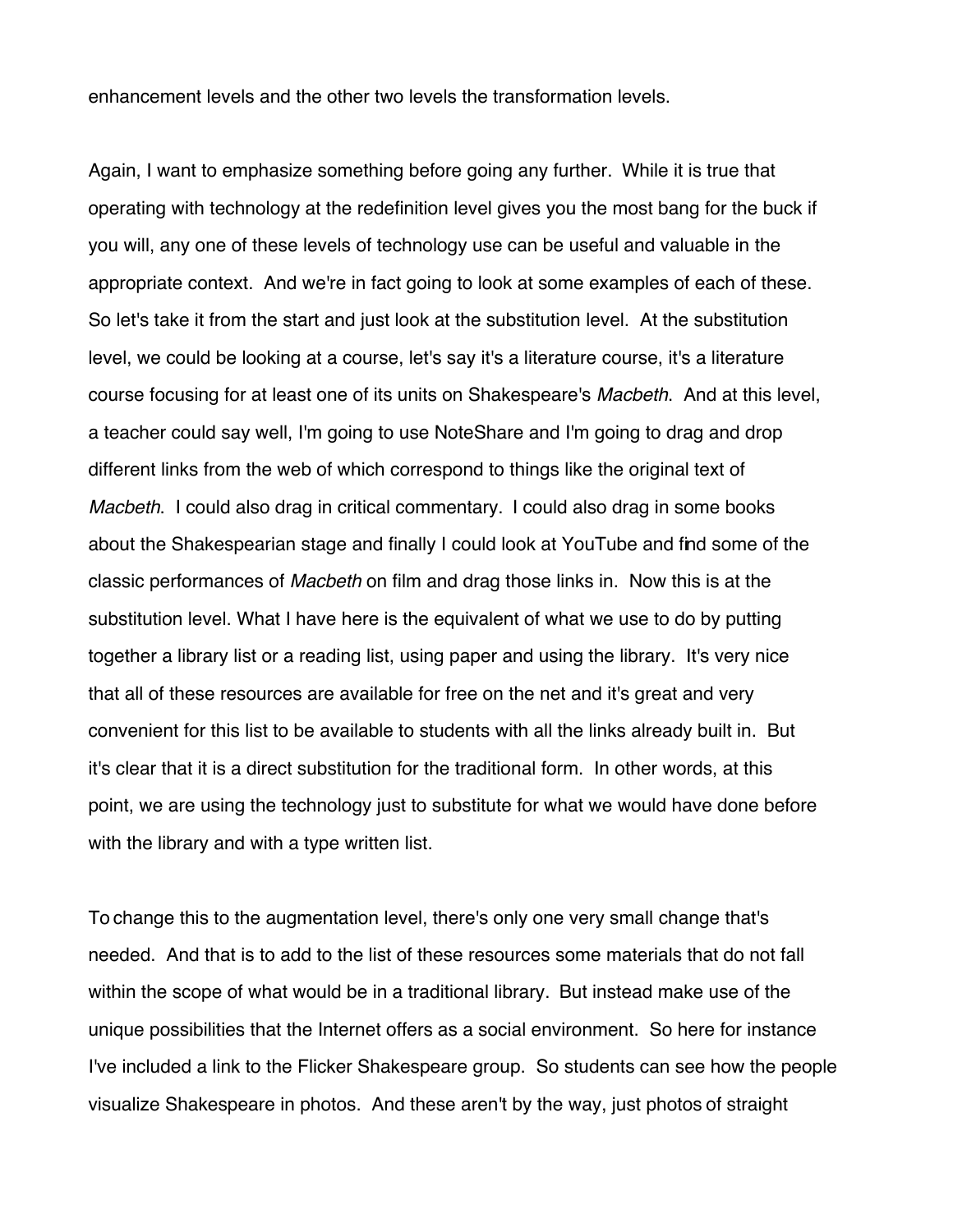performances; they're photos that represent different people's artistic approach to Shakespeare.

You can also have students interact with different blogs. Some blogs are just resource blogs, but they do carry up to date information on what's going on in the world of Shakespeare around the world. Other blogs allow for more interaction by the students so they can enter into a dialogue with Shakespearian play directors, Shakespearian scholars, etcetera. All of these things augment what was possible before with a traditional library list and again bring in a whole new world of resources for students.

At the next level, which is modification, we're going to have to do a little bit more work. There are lots of paths that we could take to reach this goal. I'm just going to highlight one of them. I mentioned earlier that we have visualization tools to look at complex information. And one of the things about a complex play like *Macbeth* is there are multiple layers of meaning. And that meaning is encoded in words and sequences of words. And we now have via sites such as IBM MiniEyes, access to tools that allows us to visualization just that, just those sequences of words, the frequency of word occurrence. So for instance, here are the 100 most frequent words that appear in *Macbeth*. And if you look at this list closely, you'll find that the word 'blood', which is frequently mentioned in critical analyses are being essential to the meaning of *Macbeth*, is indeed one of the words that appears frequently. But also note that the word 'time' appears much more frequently as does the word 'fear'. Now this is very interesting because when we look at different stagings of the play, some have chosen to prioritize blood as the running motif, some have chosen to prioritize fear as the running motif. So this is a tool that significantly modifies what the students can do with the material, how they can understand what's going on in *Macbeth*.

We're not talking about getting rid of the traditional analysis; we're talking about